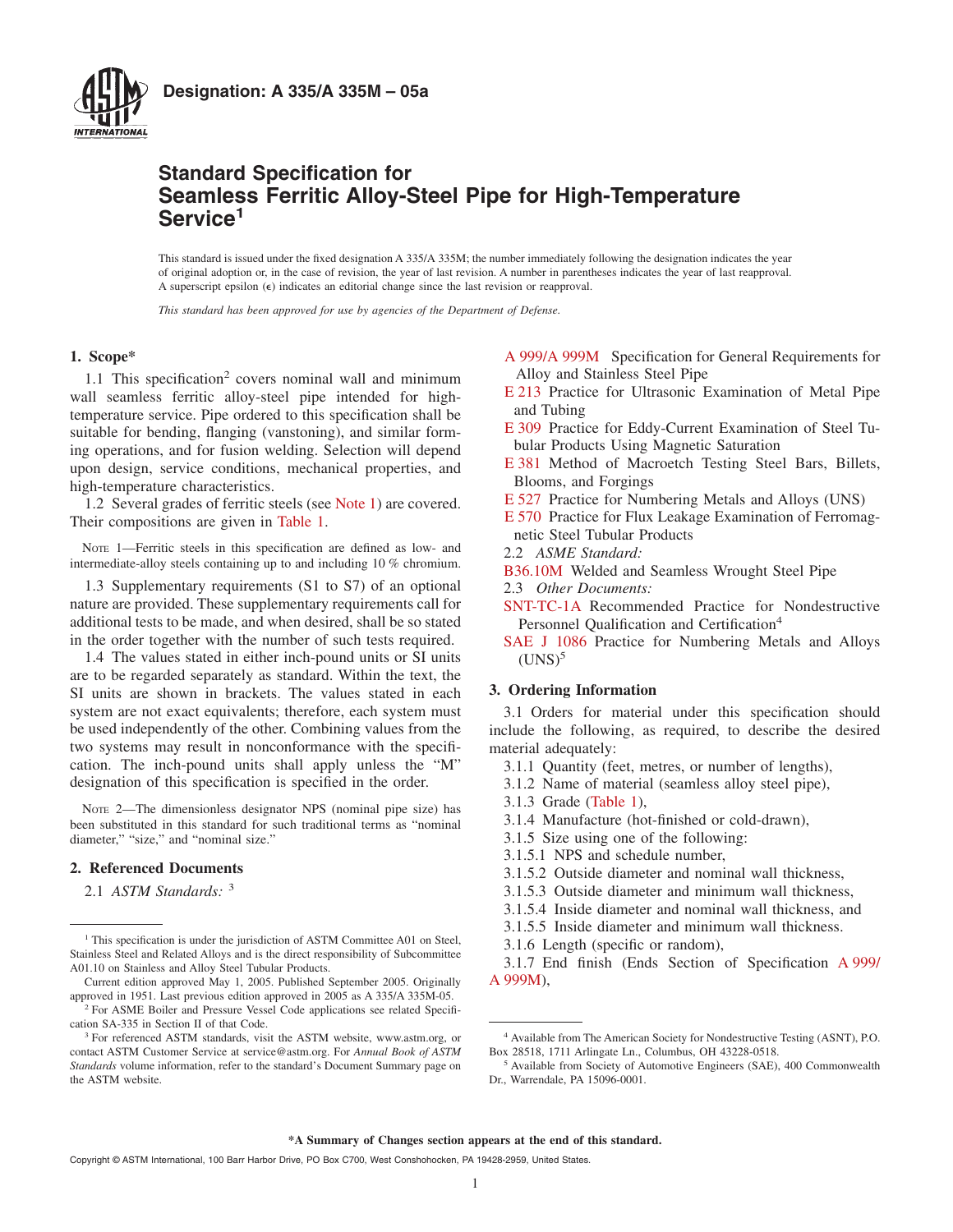

# <span id="page-1-0"></span>**TABLE 1 Chemical Requirements**

|                  | <b>UNS</b>                        |               |                |                         | Composition, % |               |                      |                 |                              |
|------------------|-----------------------------------|---------------|----------------|-------------------------|----------------|---------------|----------------------|-----------------|------------------------------|
| Grade            | Designa-<br>tion $^{\mathcal{A}}$ | Carbon        | Man-<br>ganese | Phos-<br>phorus,<br>max | Sulfur,<br>max | Silicon       | Chromium             | Molybde-<br>num | Others                       |
| P <sub>1</sub>   | K11522                            | $0.10 - 0.20$ | $0.30 - 0.80$  | 0.025                   | 0.025          | $0.10 - 0.50$ | $\sim$ $\sim$ $\sim$ | $0.44 - 0.65$   | $\sim$ $\sim$ $\sim$         |
| P <sub>2</sub>   | K11547                            | $0.10 - 0.20$ | $0.30 - 0.61$  | 0.025                   | 0.025          | $0.10 - 0.30$ | $0.50 - 0.81$        | $0.44 - 0.65$   | $\sim$ $\sim$ $\sim$         |
| P <sub>5</sub>   | K41545                            | $0.15$ max    | $0.30 - 0.60$  | 0.025                   | 0.025          | $0.50$ max    | $4.00 - 6.00$        | $0.45 - 0.65$   | $\cdots$                     |
| P <sub>5</sub> b | K51545                            | $0.15$ max    | $0.30 - 0.60$  | 0.025                   | 0.025          | $1.00 - 2.00$ | $4.00 - 6.00$        | $0.45 - 0.65$   | $\sim$ $\sim$ $\sim$         |
| P <sub>5c</sub>  | K41245                            | $0.12$ max    | $0.30 - 0.60$  | 0.025                   | 0.025          | $0.50$ max    | $4.00 - 6.00$        | $0.45 - 0.65$   | $\ldots$ <sup>B</sup>        |
| P <sub>9</sub>   | S50400                            | $0.15$ max    | $0.30 - 0.60$  | 0.025                   | 0.025          | $0.25 - 1.00$ | $8.00 - 10.00$       | $0.90 - 1.10$   | $\sim$ $\sim$ $\sim$         |
| P <sub>11</sub>  | K11597                            | $0.05 - 0.15$ | $0.30 - 0.60$  | 0.025                   | 0.025          | $0.50 - 1.00$ | $1.00 - 1.50$        | $0.44 - 0.65$   | $\cdots$                     |
| P <sub>12</sub>  | K11562                            | $0.05 - 0.15$ | $0.30 - 0.61$  | 0.025                   | 0.025          | $0.50$ max    | $0.80 - 1.25$        | $0.44 - 0.65$   | $\cdots$                     |
| P <sub>15</sub>  | K11578                            | $0.05 - 0.15$ | $0.30 - 0.60$  | 0.025                   | 0.025          | $1.15 - 1.65$ | $\sim$ $\sim$ $\sim$ | $0.44 - 0.65$   | $\sim$ $\sim$ $\sim$         |
| P21              | K31545                            | $0.05 - 0.15$ | $0.30 - 0.60$  | 0.025                   | 0.025          | $0.50$ max    | $2.65 - 3.35$        | $0.80 - 1.06$   | $\sim$ $\sim$ $\sim$         |
| P <sub>22</sub>  | K21590                            | $0.05 - 0.15$ | $0.30 - 0.60$  | 0.025                   | 0.025          | $0.50$ max    | $1.90 - 2.60$        | $0.87 - 1.13$   | $\sim$ $\sim$ $\sim$         |
| P <sub>23</sub>  | K41650                            | $0.04 - 0.10$ | $0.10 - 0.60$  | 0.030 max               | $0.010$ max    | $0.50$ max    | $1.90 - 2.60$        | $0.05 - 0.30$   | $V$ 0.20-0.30                |
|                  |                                   |               |                |                         |                |               |                      |                 | Cb 0.02-0.08                 |
|                  |                                   |               |                |                         |                |               |                      |                 | B 0.0005-0.006               |
|                  |                                   |               |                |                         |                |               |                      |                 | N 0.030 max                  |
|                  |                                   |               |                |                         |                |               |                      |                 | Al 0.030 max                 |
| P36              | K21001                            | $0.10 - 0.17$ | $0.80 - 1.20$  | 0.030 max               | $0.025$ max    | $0.25 - 0.50$ | $0.30$ max           | $0.25 - 0.50$   | W 1.45-1.75<br>Ni 1.00-1.30  |
|                  |                                   |               |                |                         |                |               |                      |                 | Cu 0.50-0.80                 |
|                  |                                   |               |                |                         |                |               |                      |                 | Cb 0.015-0.045               |
|                  |                                   |               |                |                         |                |               |                      |                 | $V$ 0.02 max                 |
|                  |                                   |               |                |                         |                |               |                      |                 | N 0.02 max                   |
|                  |                                   |               |                |                         |                |               |                      |                 | Al 0.050 max                 |
| P91              | K91560                            | $0.08 - 0.12$ | $0.30 - 0.60$  | 0.020                   | 0.010          | $0.20 - 0.50$ | $8.00 - 9.50$        | $0.85 - 1.05$   | $V$ 0.18-0.25                |
|                  |                                   |               |                |                         |                |               |                      |                 | N 0.030-0.070                |
|                  |                                   |               |                |                         |                |               |                      |                 | Ni 0.40 max                  |
|                  |                                   |               |                |                         |                |               |                      |                 | AI 0.04 max                  |
|                  |                                   |               |                |                         |                |               |                      |                 | Cb 0.06-0.10                 |
| P92              | K92460                            | $0.07 - 0.13$ | $0.30 - 0.60$  | 0.020                   | 0.010          | $0.50$ max    | $8.50 - 9.50$        | $0.30 - 0.60$   | $V$ 0.15-0.25                |
|                  |                                   |               |                |                         |                |               |                      |                 | N 0.03-0.07                  |
|                  |                                   |               |                |                         |                |               |                      |                 | Ni 0.40 max                  |
|                  |                                   |               |                |                         |                |               |                      |                 | AI 0.04 max                  |
|                  |                                   |               |                |                         |                |               |                      |                 | Cb 0.04-0.09                 |
|                  |                                   |               |                |                         |                |               |                      |                 | W 1.5-2.00                   |
|                  |                                   |               |                |                         |                |               |                      |                 | B 0.001-0.006                |
| P122             | K92930                            | $0.07 - 0.14$ | $0.70$ max     | 0.020                   | 0.010          | $0.50$ max    | 10.00-12.50          | $0.25 - 0.60$   | $V$ 0.15-0.30                |
|                  |                                   |               |                |                         |                |               |                      |                 | W 1.50-2.50                  |
|                  |                                   |               |                |                         |                |               |                      |                 | Cu 0.30-1.70<br>Cb 0.04-0.10 |
|                  |                                   |               |                |                         |                |               |                      |                 | B 0.0005-0.005               |
|                  |                                   |               |                |                         |                |               |                      |                 | N 0.040-0.100                |
|                  |                                   |               |                |                         |                |               |                      |                 | Ni 0.50 max                  |
|                  |                                   |               |                |                         |                |               |                      |                 | Al 0.040 max                 |
| P911             | K91061                            | $0.09 - 0.13$ | $0.30 - 0.60$  | $0.020$ max             | $0.010$ max    | $0.10 - 0.50$ | $8.5 - 9.5$          | $0.90 - 1.10$   | $V$ 0.18-0.25                |
|                  |                                   |               |                |                         |                |               |                      |                 | Ni 0.40 max                  |
|                  |                                   |               |                |                         |                |               |                      |                 | Cb 0.060-0.10                |
|                  |                                   |               |                |                         |                |               |                      |                 | B 0.0003-0.006               |
|                  |                                   |               |                |                         |                |               |                      |                 | N 0.04-0.09                  |
|                  |                                   |               |                |                         |                |               |                      |                 | Al 0.04 max                  |
|                  |                                   |               |                |                         |                |               |                      |                 | W 0.90-1.10                  |

<sup>A</sup> New designation established in accordance with Practice [E 527](#page-0-2) and [SAE J1086,](#page-0-3) Practice for Numbering Metals and Alloys (UNS).<br><sup>B</sup> Grade P 5c shall have a titanium content of not less than 4 times the carbon content and content.

3.1.8 Optional requirements (Section [8,](#page-3-1) [12](#page-4-2) and [13](#page-4-3) of this specification. See the Sections on Hydrostatic Test Requirements and Permissible Variation in Weight for Seamless Pipe in Specification [A 999/A 999M\)](#page-1-3),

3.1.9 Test report required (Certification Section of Specification [A 999/A 999M\)](#page-1-4),

3.1.10 Specification designation, and

3.1.11 Special requirements or any supplementary requirements selected, or both.

### <span id="page-1-1"></span>**4. General Requirements**

<span id="page-1-4"></span><span id="page-1-2"></span>4.1 Material furnished to this specification shall conform to the applicable requirements of the current edition of Specification [A 999/A 999M,](#page-3-2) unless otherwise provided herein.

# <span id="page-1-3"></span>**5. Materials and Manufacture**

5.1 Pipe may be either hot finished or cold drawn with the finishing treatment as required in [5.3.](#page-2-0)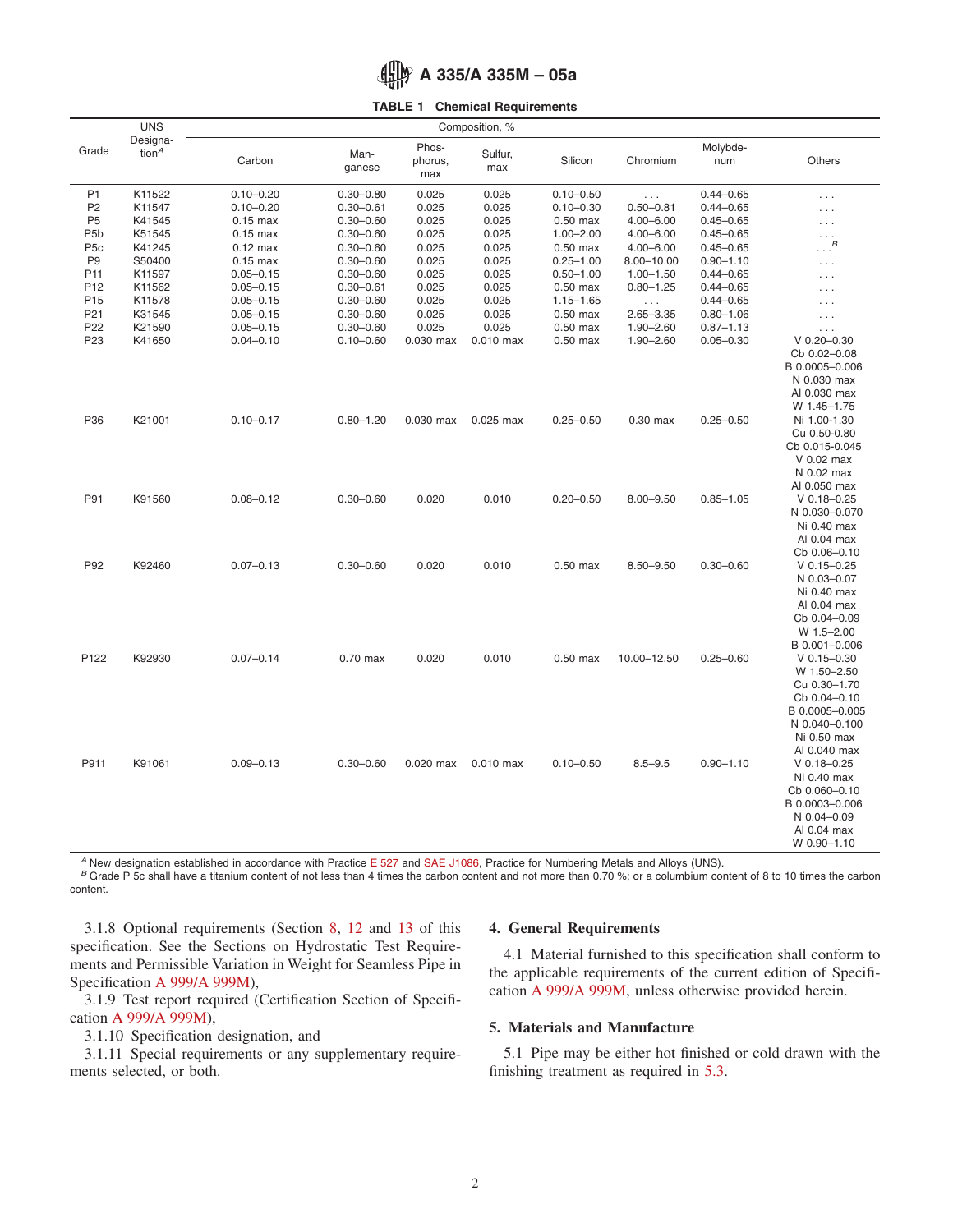# **A 335/A 335M – 05a**

5.2 *Grade P2 and P12*—The steel shall be made by coarsegrain melting practice. Specific limits, if any, on grain size or deoxidation practice shall be a matter of agreement between the manufacturer and purchaser.

5.3 *Heat Treatment*:

5.3.1 All pipe shall be reheated for heat treatment and heat treated in accordance with the requirements of [Table 2.](#page-2-1)

NOTE 3—It is recommended that the temperature for tempering should be at least 100 °F [50 °C] above the intended service temperature; consequently, the purchaser should advise the manufacturer if the service temperature is to be over  $1100 \text{ °F}$  [600  $\text{ °C}$ ].

NOTE 4—Certain of the ferritic steels covered by this specification will harden if cooled rapidly from above their critical temperature. Some will air harden, that is, become hardened to an undesirable degree when cooled in air from high temperatures. Therefore, operations involving heating such steels above their critical temperatures, such as welding, flanging, and hot bending, should be followed by suitable heat treatment.

# **6. Chemical Composition**

6.1 The steel shall conform to the requirements as to chemical composition prescribed in [Table 1.](#page-1-0)

# <span id="page-2-3"></span>**7. Workmanship, Finish, and Appearance**

<span id="page-2-0"></span>7.1 The pipe manufacturer shall explore a sufficient number of visual surface imperfections to provide reasonable assurance that they have been properly evaluated with respect to depth. Exploration of all surface imperfections is not required but may be necessary to ensure compliance with [7.2](#page-2-2)

<span id="page-2-2"></span>7.2 Surface imperfections that penetrate more than  $12\frac{1}{2}$  % of the nominal wall thickness or encroach on the minimum wall thickness shall be considered defects. Pipe with such defects shall be given one of the following dispositions:

<span id="page-2-5"></span>7.2.1 The defect may be removed by grinding provided that the remaining wall thickness is within specified limits.

<span id="page-2-6"></span>7.2.2 Repaired in accordance with the repair welding provisions of [7.6.](#page-3-3)

7.2.3 The section of pipe containing the defect may be cut off within the limits of requirements on length.

<span id="page-2-4"></span><span id="page-2-1"></span>7.2.4 Rejected.

7.3 To provide a workmanlike finish and basis for evaluating conformance with [7.2,](#page-2-2) the pipe manufacturer shall remove by grinding the following:

| TABLE 2 Heat Treatment Requirements <sup>A</sup> |                                   |                                                                         |                           |                                                                                                      |  |  |  |
|--------------------------------------------------|-----------------------------------|-------------------------------------------------------------------------|---------------------------|------------------------------------------------------------------------------------------------------|--|--|--|
| Grade                                            | <b>Heat Treat Type</b>            | Normalizing<br>Temperature,<br>min or range<br>$\degree$ F $\degree$ C] | Cooling Media             | Subcritical<br>Annealing or<br>Tempering<br>Temperature,<br>min or range<br>$\degree$ F $\degree$ C] |  |  |  |
| P <sub>1</sub>                                   | full or isothermal anneal         | $\cdots$                                                                | $\cdots$                  | $\sim$ $\sim$ $\sim$                                                                                 |  |  |  |
|                                                  | normalize and temper              | $\cdots$                                                                | $\cdots$                  | 1200 [650]                                                                                           |  |  |  |
|                                                  | subcritical anneal                | $\cdots$                                                                | $\cdots$                  | 1200-1300 [650-705]                                                                                  |  |  |  |
| P <sub>2</sub>                                   | full or isothermal anneal         | $\cdots$                                                                | $\cdots$                  |                                                                                                      |  |  |  |
|                                                  | normalize and temper              | $\sim$ $\sim$ $\sim$                                                    | $\cdots$                  | 1250 [675]                                                                                           |  |  |  |
|                                                  | subcritical anneal                | $\cdots$                                                                | $\cdots$                  | 1200-1300 [650-705]                                                                                  |  |  |  |
| P <sub>5</sub>                                   | full or isothermal anneal         | .                                                                       | $\cdots$                  | $\sim$ $\sim$ $\sim$                                                                                 |  |  |  |
|                                                  | normalize and temper              | $\cdots$                                                                | $\cdots$                  | 1250 [675]                                                                                           |  |  |  |
| P <sub>5</sub> b                                 | full or isothermal anneal         | .                                                                       | $\cdots$                  | $\cdots$                                                                                             |  |  |  |
|                                                  | normalize and temper              | $\cdots$                                                                | $\cdots$                  | 1250 [675]                                                                                           |  |  |  |
| P <sub>5</sub> c                                 | subcritical anneal                | $\sim$ $\sim$ $\sim$                                                    | $\cdot$ $\cdot$ $\cdot$   | 1325-1375 [715-745]                                                                                  |  |  |  |
| P <sub>9</sub>                                   | full or isothermal anneal         | $\cdots$                                                                | $\cdots$                  | $\sim$ $\sim$ $\sim$                                                                                 |  |  |  |
|                                                  | normalize and temper              | $\cdots$                                                                | $\cdots$                  | 1250 [675]                                                                                           |  |  |  |
| P <sub>11</sub>                                  | full or isothermal anneal         | $\cdots$                                                                | $\cdots$                  | $\sim$ $\sim$ $\sim$                                                                                 |  |  |  |
|                                                  | normalize and temper              | $\cdots$                                                                | $\cdots$                  | 1200 [650]                                                                                           |  |  |  |
| P <sub>12</sub>                                  | full or isothermal anneal         | $\cdots$                                                                | $\cdots$                  | $\sim$ $\sim$ $\sim$                                                                                 |  |  |  |
|                                                  | normalize and temper              | $\cdots$                                                                | $\cdots$                  | 1200 [650]                                                                                           |  |  |  |
|                                                  | subcritical anneal                | $\cdots$                                                                | $\cdots$                  | 1200-1300 [650-705]                                                                                  |  |  |  |
| P <sub>15</sub>                                  | full or isothermal anneal         | $\sim$ $\sim$ $\sim$                                                    | $\cdot$ $\cdot$ $\cdot$   | $\sim$ $\sim$ $\sim$                                                                                 |  |  |  |
|                                                  | normalize and temper              | .                                                                       | $\cdots$                  | 1200 [650]                                                                                           |  |  |  |
| P <sub>21</sub>                                  | full or isothermal anneal         | .                                                                       | $\cdots$                  | $\cdots$                                                                                             |  |  |  |
|                                                  | normalize and temper              | $\cdots$                                                                | $\cdots$                  | 1250 [675]                                                                                           |  |  |  |
| P <sub>22</sub>                                  | full or isothermal anneal         | $\sim$ $\sim$ $\sim$                                                    | $\cdots$                  | $\cdots$                                                                                             |  |  |  |
|                                                  | normalize and temper              | $\sim$ $\sim$ $\sim$                                                    | $\cdots$                  | 1250 [675]                                                                                           |  |  |  |
| P <sub>23</sub>                                  | normalize and temper              | 1900-1975 [1040-1080]                                                   | air or                    | 1350-1470 [730-800]                                                                                  |  |  |  |
|                                                  |                                   |                                                                         | accelerated               |                                                                                                      |  |  |  |
|                                                  |                                   |                                                                         | cooling                   |                                                                                                      |  |  |  |
| P36                                              | normalize and temper <sup>B</sup> | 1650 [900]                                                              | $\cdots$                  | 1100 [595]                                                                                           |  |  |  |
| P91                                              | normalize and temper              | 1900-1975 [1040-1080]                                                   | $\cdots$                  | 1350-1470 [730-800] <sup>C</sup>                                                                     |  |  |  |
|                                                  | quench and temper $P$             | 1900-1975 [1040-1080]                                                   | $\cdots$                  | 1350-1470 [730-800]                                                                                  |  |  |  |
| P92                                              | normalize and temper              | 1900-1975 [1040-1080]                                                   | $\cdots$                  | 1350-1470 [730-800]                                                                                  |  |  |  |
| P <sub>122</sub>                                 | normalize and temper              | 1900-1975 [1040-1080]                                                   | $\cdots$                  | 1350-1470 [730-800]                                                                                  |  |  |  |
| P911                                             | normalize and temper              | 1900-1975 [1040-1080]                                                   | $\boldsymbol{\mathsf{E}}$ | 1365-1435 [740-780]                                                                                  |  |  |  |

*<sup>A</sup>*Where ellipses (…) appear in this table there is no requirement.

*<sup>B</sup>*Alternatively, Grade P36, Class 2 shall be cooled from the austenitizing temperature by accelerated cooling in air or by liquid quenching.

*<sup>C</sup>*Except when Supplementary Requirement S7 is specified by the purchaser.

<sup>D</sup> When mutually agreed upon between the manufacturer and the purchaser, quenching and tempering shall be permitted for thicknesses greater than 3 in. [75 mm].<br><sup>E</sup> Accelerated cooling from the normalizing temperature sha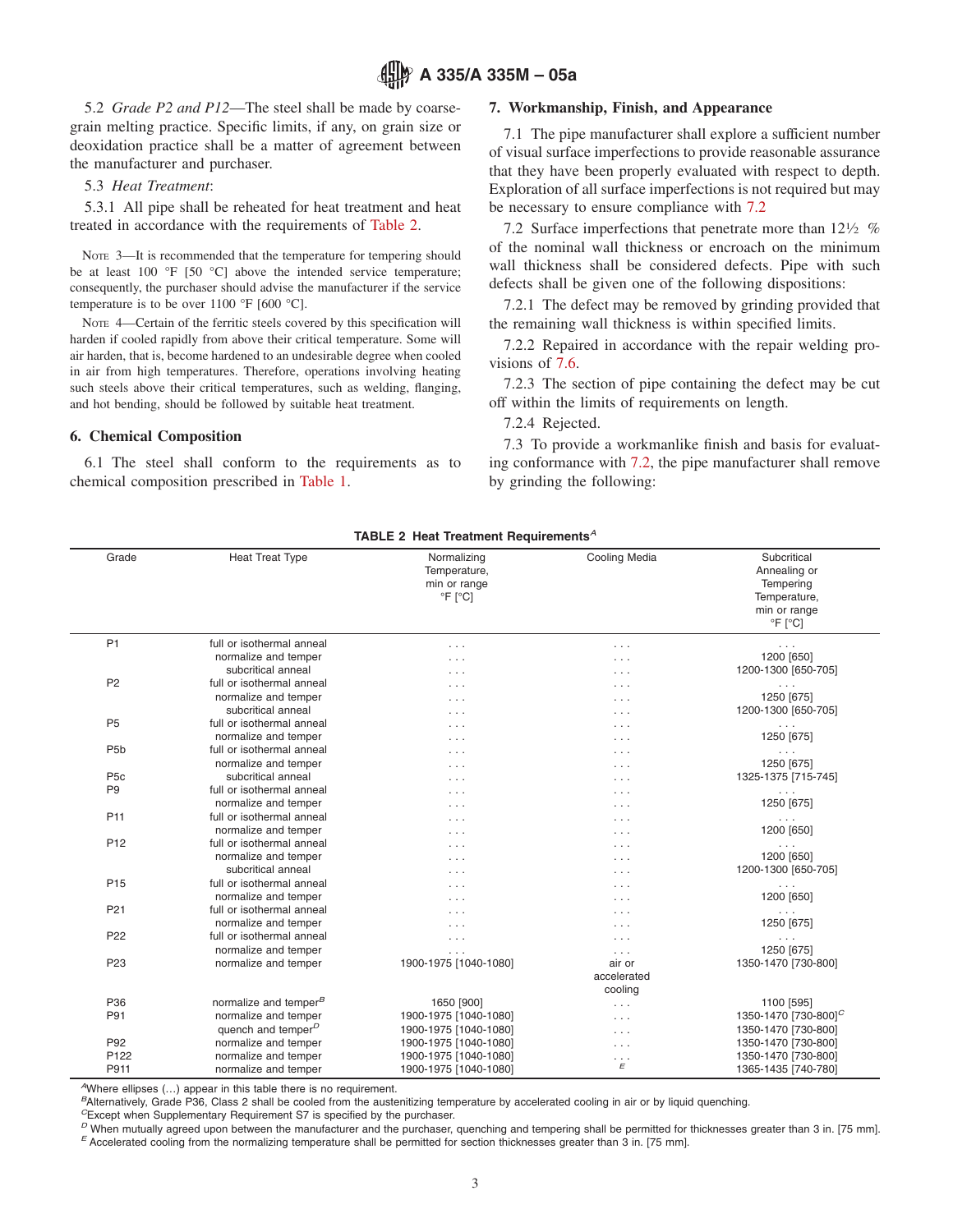# **A 335/A 335M – 05a**

7.3.1 Mechanical marks, abrasions (see [Note 5\)](#page-3-4) and pits, any of which imperfections are deeper than  $\frac{1}{16}$  in. [1.6 mm].

NOTE 5—Marks and abrasions are defined as cable marks, dinges, guide marks, roll marks, ball scratches, scores, die marks, and the like.

7.3.2 Visual imperfections, commonly referred to as scabs, seams, laps, tears, or slivers, found by exploration in accordance with [7.1](#page-2-3) to be deeper than 5 % of the nominal wall thickness.

7.4 At the purchaser's discretion, pipe shall be subject to rejection if surface imperfections acceptable under [7.2](#page-2-2) are not scattered, but appear over a large area in excess of what is considered a workmanlike finish. Disposition of such pipe shall be a matter of agreement between the manufacturer and the purchaser.

7.5 When imperfections or defects are removed by grinding, a smooth curved surface shall be maintained, and the wall thickness shall not be decreased below that permitted by this specification. The outside diameter at the point of grinding may be reduced by the amount so removed.

7.5.1 Wall thickness measurements shall be made with a mechanical caliper or with a properly calibrated nondestructive testing device of appropriate accuracy. In case of dispute, the measurement determined by use of the mechanical caliper shall govern.

7.6 Weld repair shall be permitted only subject to the approval of the purchaser and in accordance with Specification [A 999/A 999M.](#page-3-5)

7.6.1 After weld repair, Grades P23, P91, P92, and P122 shall be heat treated at 1350-1470 ºF [730-800 ºC].

7.6.2 After weld repair, Grade P911 shall be heat treated at 1365-1435 ºF [740-780 ºC].

7.7 The finished pipe shall be reasonably straight.

#### **8. Product Analysis**

8.1 At the request of the purchaser, an analysis of two pipes from each lot shall be made by the manufacturer. A lot (see [Note 6\)](#page-3-6) of pipe shall consist of the following:

| <b>NPS Designator</b> |                         |
|-----------------------|-------------------------|
| Under 2               | 400 or fraction thereof |
| $2$ to 5              | 200 or fraction thereof |
| 6 and over            | 100 or fraction thereof |

NOTE 6—A lot shall consist of the number of lengths specified in [8.1](#page-3-7) of the same size and wall thickness from any one heat of steel.

8.2 The results of these analyses shall be reported to the purchaser or the purchaser's representative, and shall conform to the requirements specified in [Table 1.](#page-1-0)

<span id="page-3-4"></span>8.3 For grade P 91 the carbon content may vary for the product analysis by −0.01 % and +0.02 % from the specified range as per [Table 1.](#page-1-0)

8.4 If the analysis of one of the tests specified in [8.1](#page-3-7) does not conform to the requirements specified in [6.1,](#page-2-4) an analysis of each billet or pipe from the same heat or lot may be made, and all billets or pipe conforming to the requirements shall be accepted.

# **9. Tensile and Hardness Requirements**

9.1 The tensile properties of the material shall conform to the requirements prescribed in [Table 3.](#page-3-8)

9.2 [Table 4](#page-4-4) lists elongation requirements.

<span id="page-3-9"></span>9.3 Pipe of Grades P91, P92, P122, and P36 shall have a hardness not exceeding 250 HB/265 HV [25 HRC].

9.4 [Table 5](#page-5-0) gives the computed minimum elongation values for each 1⁄32-in. [0.8-mm] decrease in wall thickness. Where the wall thickness lies between two values above, the minimum elongation value is determined by the following formula:

<span id="page-3-3"></span>

| Direction of Test                          | Equation <sup>B</sup> |
|--------------------------------------------|-----------------------|
| Longitudinal, all grades except P23, P91,  | $E = 48t + 15.00$     |
| P92. P122. and P911                        | $[E = 1.87t + 15.00]$ |
| Transverse, all grades except P23, P91,    | $E = 32t + 10.00$     |
| P92, P122, and P911                        | $[E = 1.25t + 10.00]$ |
|                                            |                       |
| Longitudinal, P23, P91, P92, P122, and     | $E = 32t + 10.00$     |
| P911                                       | $[E = 1.25t + 10.00]$ |
| Longitudinal, P36                          | $E = 32t + 5.0$       |
|                                            | $[E = 1.25t + 5.0]$   |
| where:                                     |                       |
| $F =$ elongation in 2 in or 50 mm $\%$ and |                       |

<span id="page-3-11"></span><span id="page-3-10"></span><span id="page-3-2"></span> $t =$  actual thickness of specimens, in. [mm].

# <span id="page-3-12"></span>**10. Permissible Variations in Diameter**

<span id="page-3-1"></span>10.1 For pipe ordered to NPS [DN] or outside diameter, variations in outside diameter shall not exceed those specified in [Table 6.](#page-5-1)

<span id="page-3-7"></span>10.2 For pipe ordered to inside diameter, the inside diameter shall not vary more than  $\pm$  1% from the specified inside diameter.

#### <span id="page-3-13"></span>**11. Permissible Variations in Wall Thickness**

<span id="page-3-8"></span><span id="page-3-6"></span><span id="page-3-5"></span><span id="page-3-0"></span>11.1 In addition to the implicit limitation of wall thickness for pipe imposed by the limitation on weight in Specification [A 999/A 999M,](#page-6-0) the wall thickness for pipe at any point shall be within the tolerances specified in [Table 7.](#page-5-2) The minimum wall thickness and outside diameter for inspection for compliance with this requirement for pipe ordered by NPS [DN] and schedule number is shown in ASME [B36.10M.](#page-7-1)

|  |  |  | <b>TABLE 3 Tensile Requirements</b> |
|--|--|--|-------------------------------------|
|--|--|--|-------------------------------------|

|                        | Grade  |                 |                 |     |                                      |                  |                                    |            |  |
|------------------------|--------|-----------------|-----------------|-----|--------------------------------------|------------------|------------------------------------|------------|--|
|                        | P1, P2 | P <sub>12</sub> | P <sub>23</sub> | P91 | P92, P911<br>P <sub>36</sub> Class 1 | P <sub>122</sub> | P <sub>36</sub> Class <sub>2</sub> | All Others |  |
| Tensile strength, min: |        |                 |                 |     |                                      |                  |                                    |            |  |
| ksi                    | 55     | 60              | 74              | 85  | 90                                   | 90               | 95.5                               | 60         |  |
| <b>MPa</b>             | 380    | 415             | 510             | 585 | 620                                  | 620              | 660                                | 415        |  |
| Yield strength, min:   |        |                 |                 |     |                                      |                  |                                    |            |  |
| ksi                    | 30     | 32              | 58              | 60  | 64                                   | 58               | 66.5                               | 30         |  |
| <b>MPa</b>             | 205    | 220             | 400             | 415 | 440                                  | 400              | 460                                | 205        |  |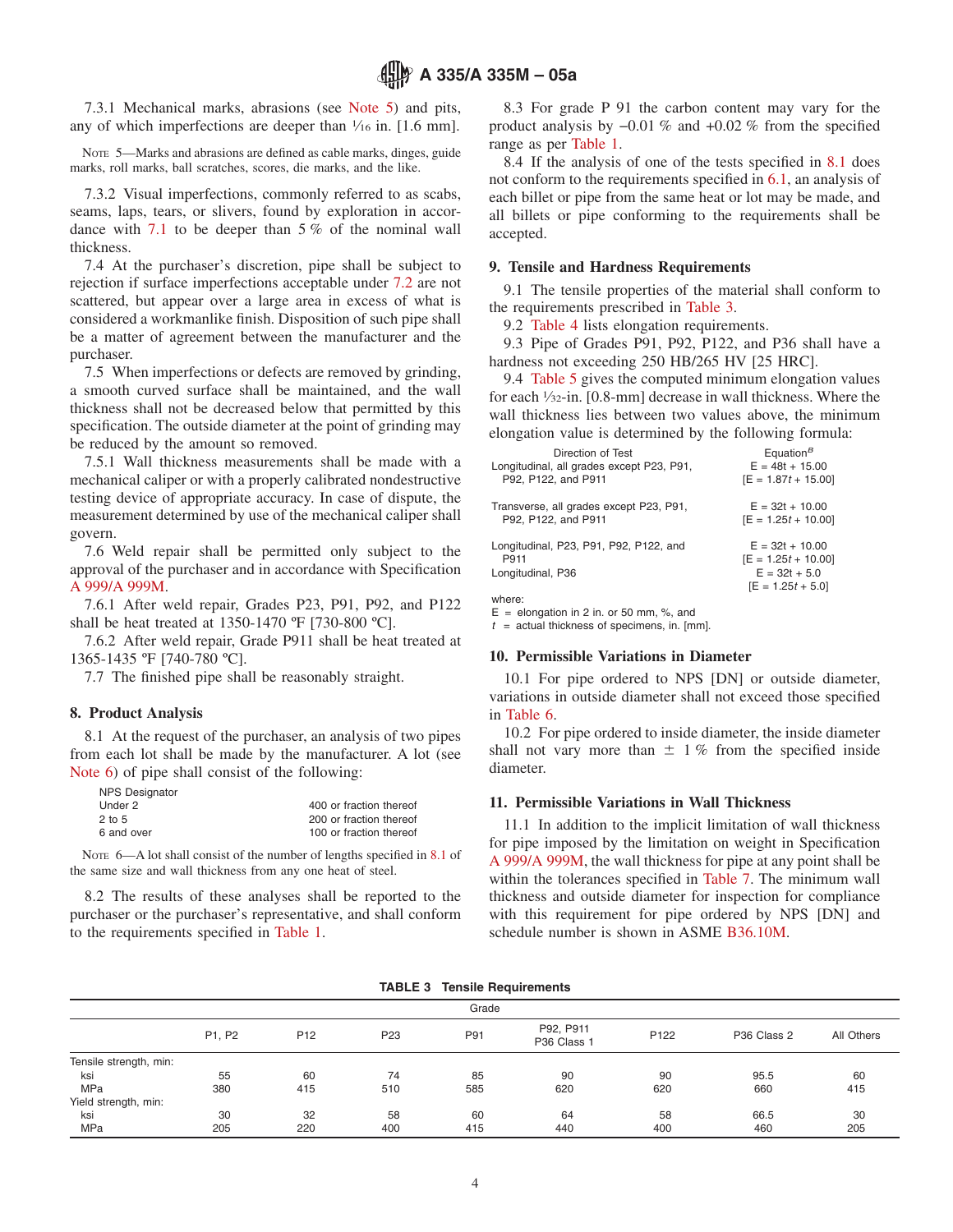**TABLE 4 Elongation Requirements**

|                                                                                                                                                                                                              | <b>Elongation Requirements</b> |                                                  |                        |                 |                        |  |
|--------------------------------------------------------------------------------------------------------------------------------------------------------------------------------------------------------------|--------------------------------|--------------------------------------------------|------------------------|-----------------|------------------------|--|
|                                                                                                                                                                                                              | and P911                       | All grades<br>except P23, P36<br>P91, P92, P122, | P122, and P 911        | P23, P91, P92,  | P36                    |  |
|                                                                                                                                                                                                              | Longi-<br>tudi-<br>nal         | Trans-<br>verse                                  | Longi-<br>tudi-<br>nal | Trans-<br>verse | Longi-<br>tudi-<br>nal |  |
| Elongation in 2 in. or 50 mm,<br>(or 4D), min, %:                                                                                                                                                            |                                |                                                  |                        |                 |                        |  |
| Basic minimum elongation<br>for wall $\frac{5}{16}$ in. [8 mm] and<br>over in thickness, strip tests,<br>and for all small sizes tested<br>in full section                                                   | 30                             | 20                                               | 20                     |                 | 15                     |  |
| When standard round 2-in<br>or 50-mm gage length or<br>proportionally smaller size<br>specimen with the gage<br>length equal to $4D$ (4 times<br>the diameter) is used                                       | 22                             | 14                                               | 20                     | 13              |                        |  |
| For strip tests a deduction<br>for each $1/32$ -in. $[0.8$ mm]<br>decrease in wall thickness<br>below in. [8 mm] from the<br>basic minimum elongation of<br>the following percentage<br>points shall be made | 1.50 <sup>A</sup>              | 1.00 <sup>A</sup>                                | 1.00 <sup>A</sup>      |                 | 1.00 <sup>A</sup>      |  |

*<sup>A</sup>* [Table 5](#page-5-0) gives the calculated minimum values.

#### **12. Hydrostatic Test**

12.1 Each length of pipe shall be subjected to the hydrostatic test, except as provided for in [12.2](#page-4-5) or [12.3.](#page-4-6)

12.2 Unless otherwise specified in the purchase order, each length of pipe shall, at the option of the manufacturer, be subjected to the nondestructive electric test as shown in Section [13](#page-4-3) in lieu of the hydrostatic test.

12.3 When specified by the purchaser, pipe shall be furnished without hydrostatic test and without nondestructive examination.

12.4 When specified by the purchaser, pipe shall be furnished with both the hydrostatic test and a nondestructive examination having been performed.

#### **13. Nondestructive Examination**

13.1 When selected by the manufacturer or when specified in the order, as an alternative to the hydrostatic test [\(12.2\)](#page-4-5), or when specified in the purchase order in addition to the hydrostatic test [\(12.4\)](#page-4-7), each pipe shall be examined by a nondestructive examination method in accordance with Practice [E 213,](#page-5-3) Practice [E 309](#page-0-4) or Practice [E 570.](#page-0-5) The range of pipe sizes that may be examined by each method shall be subject to the limitations in the scope of the respective practices.

13.2 The following information is for the benefit of the user of this specification:

13.2.1 The reference standards defined in [13.8](#page-4-8) are convenient standards for standardization of nondestructive examination equipment. The dimensions of these standards should not be construed as the minimum size imperfection detectable by such equipment.

13.2.2 Ultrasonic examination can be performed to detect both longitudinally and transversely oriented discontinuities. It <span id="page-4-4"></span>should be recognized that different techniques should be employed to detect differently oriented imperfections. The examination may not detect short, deep imperfections.

13.2.3 The eddy current examination referenced in this specification has the capability to detect significant discontinuities, especially of the short abrupt type.

13.2.4 The flux leakage examination referred to in this specification is capable of detecting the presence and location of significant longitudinally or transversely oriented discontinuities. It should be recognized that different techniques should be employed to detect differently oriented imperfections.

13.2.5 The hydrostatic test of Section [12](#page-4-2) has the capability to find imperfections of a size that permit the test fluid to leak through the pipe wall so that it may be either visually seen or detected by a loss of fluid pressure. This test may not detect very tight, through-wall imperfections, or imperfections that extend into the wall without complete penetration.

13.2.6 A purchaser interested in ascertaining the nature (type, size, location, and orientation) of discontinuities that can be detected in the specific application of these examinations should discuss this with the manufacturer of the tubular products.

13.3 *Time of Examination*:

Nondestructive examination for specification acceptance shall be performed after all mechanical processing, heat treatments and straightening operations. This requirement does not preclude additional testing at earlier stages in the processing.

<span id="page-4-5"></span><span id="page-4-2"></span>13.4 *Surface Conditions*:

13.4.1 All surfaces shall be clean and free of scale, dirt, grease, paint, or other foreign material that could interfere with interpretation of test results. The methods used for cleaning and preparing the surfaces for examination shall not be detrimental to the base metal or the surface finish.

13.4.2 Excessive surface roughness or deep scratches can produce signals that interfere with the test (see [13.10.2.3\)](#page-6-1).

<span id="page-4-7"></span><span id="page-4-6"></span><span id="page-4-3"></span>13.5 *Extent of Examination*:

13.5.1 The relative motion of the pipe and the transducer(s), coil(s), or sensor(s) shall be such that the entire pipe surface is scanned, except for end effects as noted in [13.5.2.](#page-4-9)

<span id="page-4-9"></span>13.5.2 The existence of end effects is recognized, and the extent of such effects shall be determined by the manufacturer, and, if requested, shall be reported to the purchaser. Other nondestructive tests may be applied to the end areas, subject to agreement between the purchaser and the manufacturer.

<span id="page-4-1"></span>13.6 *Operator Qualifications*—The test unit operator shall be certified in accordance with [SNT-TC-1A,](#page-0-6) or an equivalent, recognized and documented standard.

<span id="page-4-10"></span><span id="page-4-0"></span>13.7 *Test Conditions*:

13.7.1 For examination by the ultrasonic method, the minimum nominal transducer frequency shall be 2.25 MHz.

<span id="page-4-8"></span>13.7.2 For eddy current testing, the excitation coil frequency shall be 10 kHz, or less.

13.8 *Reference Standards*:

13.8.1 Reference standards of convenient length shall be prepared from a length of pipe of the same grade, size (NPS or outside diameter and schedule or wall thickness), surface finish and heat treatment condition as the pipe to be examined.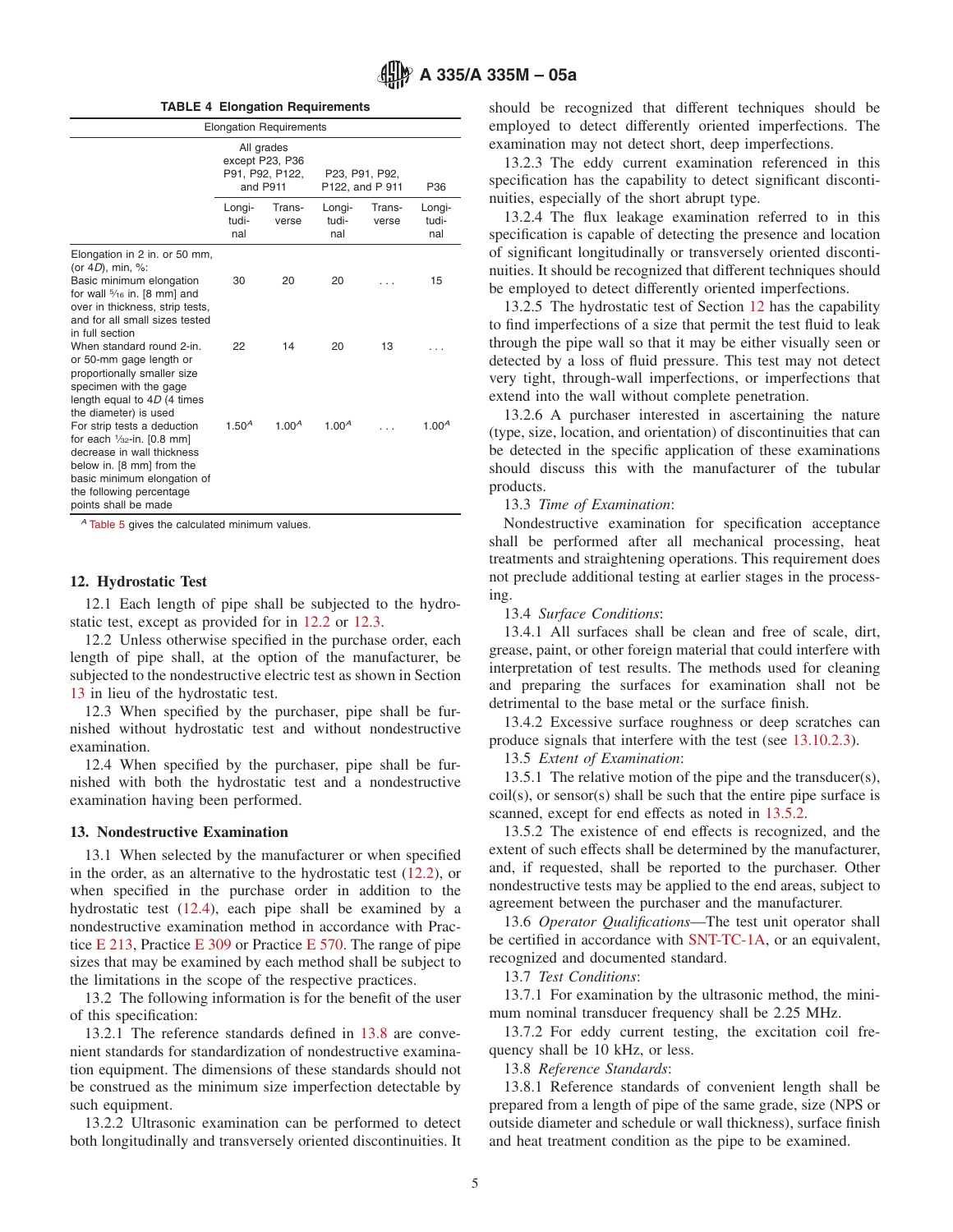

#### **TABLE 5 Calculated Minimum Elongation Values**

|                        |     |                                                         |            | Elongation in 2 in. or 50 mm, min, % |                   |
|------------------------|-----|---------------------------------------------------------|------------|--------------------------------------|-------------------|
| <b>Wall Thickness</b>  |     | All grades except P23, P36,<br>P91, P92, P122, and P911 |            | P23, P91, P92,<br>P122, and P911     | P36               |
| in.                    | mm  | Longi-<br>tudinal                                       | Transverse | Longi-<br>tudinal                    | Longi-<br>tudinal |
| $\frac{5}{16}$ (0.312) | 8   | 30                                                      | 20         | 20                                   | 15                |
| $\frac{9}{32}$ (0.281) | 7.2 | 28                                                      | 19         | 19                                   | 14                |
| $\frac{1}{4}$ (0.250)  | 6.4 | 27                                                      | 18         | 18                                   | 13                |
| $\frac{7}{32}$ (0.219) | 5.6 | 26                                                      | $\cdots$   | 17                                   | 12                |
| $\frac{3}{16}$ (0.188) | 4.8 | 24                                                      | $\cdots$   | 16                                   | 11                |
| $\frac{5}{32}$ (0.156) | 4   | 22                                                      | $\cdots$   | 15                                   | 10                |
| $\frac{1}{8}$ (0.125)  | 3.2 | 21                                                      | $\cdots$   | 14                                   | 9                 |
| $\frac{3}{32}$ (0.094) | 2.4 | 20                                                      | $\cdots$   | 13                                   |                   |
| $\frac{1}{16}$ (0.062) | 1.6 | 18                                                      | $\cdots$   | 12                                   |                   |

| <b>TABLE 6</b> Permissible Variations in Outside Diameter |  |  |  |  |  |
|-----------------------------------------------------------|--|--|--|--|--|
|-----------------------------------------------------------|--|--|--|--|--|

|                                                                                                     | Over                                               |              | Under                                            |              |
|-----------------------------------------------------------------------------------------------------|----------------------------------------------------|--------------|--------------------------------------------------|--------------|
| NPS [DN] Designator                                                                                 | in.                                                | mm           | in.                                              | mm           |
| $\frac{1}{8}$ to 1 $\frac{1}{2}$ [6 to 40], incl.<br>Over $1\frac{1}{2}$ to 4 [40 to 100],<br>incl. | $\frac{1}{64}$ (0.015)<br>$\frac{1}{32}$ (0.031)   | 0.40<br>0.79 | $\frac{1}{64}$ (0.015)<br>$\frac{1}{32}$ (0.031) | 0.40<br>0.79 |
| Over 4 to 8 [100 to 200].<br>incl.                                                                  | $\frac{1}{16}$ (0.062)                             | 1.59         | $\frac{1}{32}$ (0.031)                           | 0.79         |
| Over 8 to 12 [200 to 300],<br>incl.                                                                 | $\frac{3}{32}$ (0.093)                             | 2.38         | $\frac{1}{32}$ (0.031)                           | 0.79         |
| Over 12 [300]                                                                                       | $± 1$ % of the<br>specified<br>outside<br>diameter |              |                                                  |              |

|  |  |  |  |  | <b>TABLE 7 Permitted Variations in Wall Thickness</b> |
|--|--|--|--|--|-------------------------------------------------------|
|--|--|--|--|--|-------------------------------------------------------|

| NPS [DN] Designator                                                           | Tolerance, % from Specified |       |  |
|-------------------------------------------------------------------------------|-----------------------------|-------|--|
|                                                                               | Over                        | Under |  |
| $\frac{1}{8}$ to 2 $\frac{1}{2}$ [6 to 65] incl., all t/D ratios <sup>A</sup> | 20.0                        | 12.5  |  |
| Above 2 <sup>1</sup> / <sub>2</sub> [65], $t/D \le 5 \%^A$                    | 22.5                        | 12.5  |  |
| Above 21/2 [65], $t/D > 5 \%^{A}$                                             | 15 $0$                      | 125   |  |

 $A$ <sub>t</sub> = Specified Wall Thickness; D = Specified Outside Diameter.

13.8.2 For ultrasonic testing, the reference notches shall be any one of the three common notch shapes shown in Practice [E 213,](#page-0-7) at the option of the manufacturer. The depth of the notch shall not exceed  $12\frac{1}{2}$  % of the specified nominal wall thickness of the pipe or 0.004 in. (0.1 mm), whichever is greater. The length of the notch shall be at least twice the diameter of the transducer(s). The width of the notch shall not exceed the depth.

13.8.3 For eddy current testing, the reference standard shall contain, at the option of the manufacturer, any one of the following discontinuities:

13.8.3.1 *Drilled Hole*—The reference standard shall contain three or more holes, equally spaced circumferentially around the pipe and longitudinally separated by a sufficient distance to allow distinct identification of the signal from each hole. The holes shall be drilled radially and completely through the pipe wall, with care being taken to avoid distortion of the pipe while drilling. The hole diameter shall vary with NPS as follows:

| <b>NPS Designator</b>                  | Hole Diameter                |
|----------------------------------------|------------------------------|
| 1/2                                    | $0.039$ in. $(1 \text{ mm})$ |
| above $\frac{1}{2}$ to 1 $\frac{1}{4}$ | $0.055$ in. $(1.4$ mm)       |
| above $1\frac{1}{4}$ to 2              | $0.071$ in. $(1.8$ mm)       |
| above 2 to 5                           | $0.087$ in. $(2.2$ mm)       |
|                                        |                              |

<span id="page-5-2"></span><span id="page-5-1"></span><span id="page-5-0"></span>

| $\cdots$<br>۱C |  |
|----------------|--|
| v              |  |

above 5 0.106 in. (2.7 mm)

13.8.3.2 *Transverse Tangential Notch*—Using a round tool or file with a  $\frac{1}{4}$  in. (6.4 mm) diameter, a notch shall be filed or milled tangential to the surface and transverse to the longitudinal axis of the pipe. Said notch shall have a depth not exceeding  $12\frac{1}{2}$  % of the specified nominal wall thickness of the pipe or 0.004 in. (0.1 mm), whichever is greater.

13.8.3.3 *Longitudinal Notch*—A notch 0.031 in. or less in width shall be machined in a radial plane parallel to the tube axis on the outside surface of the pipe, to have a depth not exceeding  $12\frac{1}{2}$  % of the specified nominal wall thickness of the pipe or 0.004 in. (0.1 mm), whichever is greater. The length of the notch shall be compatible with the testing method.

13.8.4 For flux leakage testing, the longitudinal reference notches shall be straight-sided notches machined in a radial plane parallel to the pipe axis. For wall thickness less than  $\frac{1}{2}$ in. (12.7 mm), outside and inside notches shall be used; for wall thicknesses equal to or greater than  $\frac{1}{2}$  in., only an outside notch shall be used. Notch depth shall not exceed 121⁄2 % of the specified nominal wall thickness or 0.004 in. (0.1 mm), whichever is greater. Notch length shall not exceed 1 in.  $(25.4)$ mm), and the width shall not exceed the depth. Outside and inside notches shall have sufficient separation to allow distinct identification of the signal from each notch.

13.8.5 More or smaller reference discontinuities, or both, may be used by agreement between the purchaser and the manufacturer.

<span id="page-5-3"></span>13.9 *Standardization Procedure:*

13.9.1 The test apparatus shall be standardized at the beginning and end of each series of pipes of the same size (NPS or diameter and schedule or wall thickness), grade and heat treatment condition, and at intervals not exceeding 4 h during the examination of such pipe. More frequent standardizations may be performed at the manufacturer's option or may be required upon agreement between the purchaser and the manufacturer.

13.9.2 The test apparatus shall also be standardized after any change in test system settings, change of operator, equipment repair, or interruption due to power loss, shutdown or operator breaks.

13.9.3 The reference standard shall be passed through the test apparatus at same speed and test system settings as the pipe to be tested.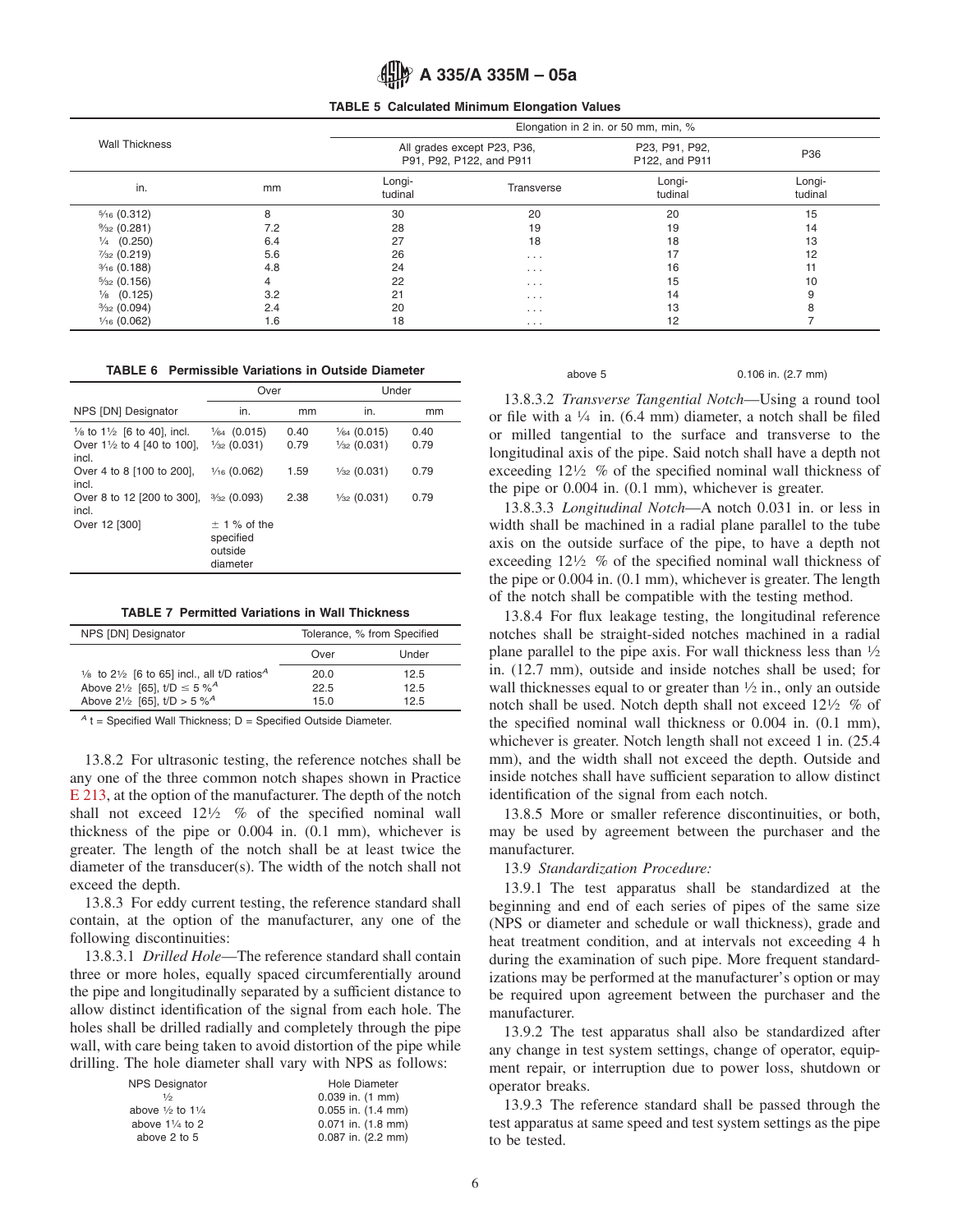13.9.4 The signal-to-noise ratio for the reference standard shall be 2.5 to 1 or greater and the reference signal amplitude for each discontinuity shall be at least 50 % of full scale of the display.

13.9.5 If upon any standardization, the reference signal amplitude has decreased by  $25\%$  (2 db), the test apparatus shall be considered out of standardization. The test system settings may be changed, or the transducer(s), coil(s) or sensor(s) adjusted, and the unit restandardized, but all pipe tested since the last acceptable standardization must be retested.

# 13.10 *Evaluation of Imperfections:*

13.10.1 Pipes producing a signal equal to or greater than the signal produced by the reference standard shall be positively identified and they shall be separated from the acceptable pipes. The area producing the signal may be reexamined.

13.10.2 Such pipes shall be subject to one of the following three dispositions:

13.10.2.1 The pipes may be rejected without further examination, at the discretion of the manufacturer.

13.10.2.2 The pipes shall be rejected, but may be repaired, if the test signal was produced by imperfections which cannot be identified, or was produced by cracks or crack-like imperfections. These pipes may be repaired by grinding (in accordance with [7.2.1\)](#page-2-5), welding (in accordance with [7.6\)](#page-3-3) or sectioning (in accordance with [7.2.3\)](#page-2-6). To be accepted, a repaired pipe must pass the same nondestructive examination by which it was rejected, and it must meet the remaining wall thickness requirements of this specification.

13.10.2.3 Such pipes may be evaluated in accordance with the provisions of Section 7, if the test signals were produced by visual imperfections such as those listed below:

- (*a*) Scratches,
- (*b*) Surface roughness,
- (*c*) Dings,
- (*d*) Straightener marks,
- (*e*) Cutting chips,
- (*f*) Steel die stamps,
- (*g*) Stop marks, or
- (*h*) Pipe reducer ripple.

## **14. Mechanical Tests Required**

14.1 *Transverse or Longitudinal Tension Test and Flattening Test, Hardness Test, or Bend Test*—For material heat treated in a batch-type furnace, tests shall be made on 5 % of the pipe from each treated lot (see [Note 7\)](#page-6-2). For small lots, at least 1 pipe shall be tested. For material heat treated by the continuous process, tests shall be made on a sufficient number of pipe to constitute 5 % of the lot (see [Note 7\)](#page-6-2), but in no case less than 2 pipe.

NOTE 7—The term "lot" applies to all pipe of the same nominal size and wall thickness (or schedule) which is produced from the same heat of steel and subjected to the same finishing treatment in a continuous furnace; when final heat treatment is in a batch-type furnace, the lot shall include only that pipe which is heat treated in the same furnace charge.

14.2 *Hardness Test*:

14.2.1 For pipe of Grades P91, P92, P122, P911, and P36, Brinell, Vickers, or Rockwell hardness tests shall be made on a specimen from each lot (see [Note 7\)](#page-6-2).

14.3 *Bend Test*:

<span id="page-6-3"></span>14.3.1 For pipe whose diameter exceeds NPS 25 and whose diameter to wall thickness ratio is 7.0 or less shall be subjected to the bend test instead of the flattening test. Other pipe whose diameter equals or exceeds NPS 10 may be given the bend test in place of the flattening test subject to the approval of the purchaser.

14.3.2 The bend test specimens shall be bent at room temperature through 180° without cracking on the outside of the bent portion. The inside diameter of the bend shall be 1 in. [25 mm].

14.3.3 Test specimens for the bend test specified in [14.3](#page-6-3) shall be cut from one end of the pipe and, unless otherwise specified, shall be taken in a transverse direction. One test specimen shall be taken as close to the outer surface as possible and another from as close to the inner surface as possible. The specimens shall be either  $\frac{1}{2}$  by  $\frac{1}{2}$  in. [12.5 by 12.5 mm] in section or 1 by  $\frac{1}{2}$  in. [25 by 12.5 mm] in section with the corners rounded to a radius not over  $\frac{1}{16}$  in. [1.6 mm] and need not exceed 6 in. [150 mm] in length. The side of the samples placed in tension during the bend shall be the side closest to the inner and outer surface of the pipe, respectively.

# **15. Certification**

<span id="page-6-1"></span><span id="page-6-0"></span>15.1 In addition to the information required by Specification [A 999/A 999M,](#page-6-4) the certification shall state whether or not the pipe was hydrostatically tested. If the pipe was nondestructively examined, the certification shall so state and shall show which practice was followed and what reference discontinuities were used. In addition, the test method information as given in [Table 8](#page-6-5) shall be appended to the specification number and grade shown on the certification.

## **16. Product Marking**

<span id="page-6-4"></span>16.1 In addition to the marking prescribed in Specification [A 999/A 999M,](#page-7-2) the marking shall include the length, an additional symbol "S", if the pipe conforms to any of the Supplementary Requirements S1 to S6, the schedule number, if the pipe is ordered to a schedule number, and the heat number or manufacturer's number by which the heat can be identified. Furthermore, the marking designated in [Table 8](#page-6-5) to indicate the test method(s) shall be included. Marking may be by stenciling, stamping, or rolling. Pipe that has been weld repaired in accordance with [7.6](#page-3-3) shall be marked "WR."

# **17. Government Procurement**

<span id="page-6-2"></span>17.1 *Scale Free Pipe*:

<span id="page-6-5"></span>

| TABLE 8 Test Method Information for Certification and Marking |  |
|---------------------------------------------------------------|--|
|---------------------------------------------------------------|--|

| Hydrostatic | Nondestructive | Marking                  |
|-------------|----------------|--------------------------|
|             |                |                          |
| <b>YES</b>  | NO.            | <b>Test Pressure</b>     |
| <b>NO</b>   | <b>YES</b>     | <b>NDE</b>               |
| <b>NO</b>   | <b>NO</b>      | <b>NH</b>                |
| <b>YFS</b>  | <b>YES</b>     | <b>Test Pressure/NDE</b> |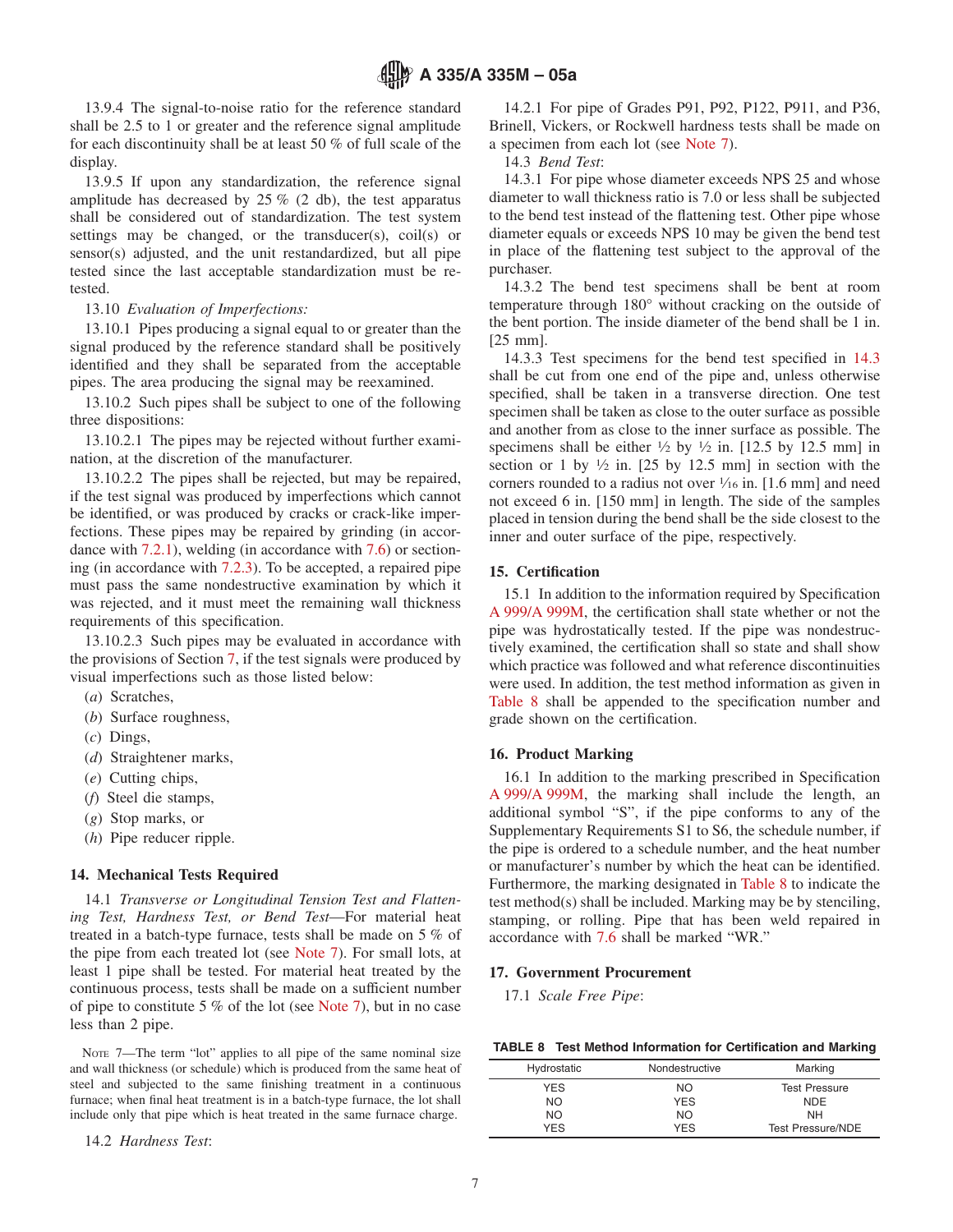# **A 335/A 335M – 05a**

17.1.1 When specified in the contract or order, the following requirements shall be considered in the inquiry contract or order, for agencies of the U.S. Government where scale free pipe is required. These requirements shall take precedence if there is a conflict between these requirements and the product specification.

17.1.2 The requirements of Specification [A 999/A 999M](#page-7-3) for pipe shall be applicable when pipe is ordered to this specification.

17.1.3 Pipe shall be one of the following grades as specified herein:

| Grade           | <b>UNS Designation</b> |
|-----------------|------------------------|
| P <sub>11</sub> | K11597                 |
| P22             | K21590                 |
| <b>P5</b>       | K41545                 |

17.1.4 *Part Number*:

17.1.4.1 Pipe shall be ordered to nominal pipe size and schedule specified in ASME [B36.10M](#page-8-0)

| <i>Example:</i> A 335/A 335M Pipe P-11 NPS 12 Sch 40 |                   |
|------------------------------------------------------|-------------------|
| <b>Specification Number</b>                          | ASTM A 335/A 335M |
| Pipe                                                 |                   |

<span id="page-7-2"></span>

| Grade                       | $P-11$             |
|-----------------------------|--------------------|
| <b>NPS</b>                  | 12                 |
| Wall                        | 0.375              |
| 17.1.4.2                    |                    |
| <b>Specification Number</b> | ASTM A 335/A 335 M |
| Tube                        | т                  |
| Grade                       | $P-11$             |
| Outside Diameter            | 0.250              |
| Wall                        | 0.035              |
|                             |                    |

17.1.5 *Ordering Information*—Orders for material under this specification shall include the following in addition to the requirements of Section 3:

17.1.5.1 Pipe or tube,

17.1.5.2 Part number,

<span id="page-7-6"></span>17.1.5.3 Ultrasonic inspection, if required,

17.1.5.4 If shear wave test is to be conducted in two opposite circumferential directions, and

<span id="page-7-1"></span>17.1.5.5 Level of preservation and packing required.

#### **18. Keywords**

18.1 alloy steel pipe; high temperature service; seamless steel pipe; steel pipe; temperature service applications

# **SUPPLEMENTARY REQUIREMENTS**

One or more of the following supplementary requirements shall apply only when specified in the purchase order. The purchaser may specify a different frequency of test or analysis than is provided in the supplementary requirement. Subject to agreement between the purchaser and manufacturer, retest and retreatment provisions of these supplementary requirements may also be modified.

#### **S1. Product Analysis**

S1.1 Product analysis shall be made on each length of pipe. Individual lengths failing to conform to the chemical composition requirements shall be rejected.

# **S2. Transverse Tension Tests**

S2.1 A transverse tension test shall be made on a specimen from one end or both ends of each pipe NPS 8 and over. If this supplementary requirement is specified, the number of tests per pipe shall also be specified. If a specimen from any length fails to meet the required tensile properties (tensile, yield, and elongation), that length shall be rejected subject to retreatment in accordance with Specification [A 999/A 999M](#page-7-4) and satisfactory retest.

# **S3. Flattening Test**

S3.1 The flattening test of Specification [A 999/A 999M](#page-7-5) shall be made on a specimen from one end or both ends of each pipe. Crop ends may be used. If this supplementary requirement is specified, the number of tests per pipe shall also be specified. If a specimen from any length fails because of lack of ductility prior to satisfactory completion of the first step of the flattening test requirement, that pipe shall be rejected subject to retreatment in accordance with Specification [A 999/](#page-0-8) [A 999M](#page-0-8) and satisfactory retest. If a specimen from any length of pipe fails because of a lack of soundness that length shall be rejected, unless subsequent retesting indicates that the remaining length is sound. The bend test of 13.2 shall be substituted for the flattening test for pipe whose diameter exceeds NPS 25 and whose diameter to wall thickness ratio is 7.0 or less.

#### **S4. Metal Structure and Etching Tests**

<span id="page-7-0"></span>S4.1 The steel shall be homogeneous as shown by etching tests conducted in accordance with the appropriate portions of Method [E 381.](#page-0-9) Etching tests shall be made on a cross section from one end or both ends of each pipe and shall show sound and reasonably uniform material free from injurious laminations, cracks, and similar objectionable defects. If this supplementary requirement is specified, the number of tests per pipe required shall also be specified. If a specimen from any length shows objectionable defects, the length shall be rejected, subject to removal of the defective end and subsequent retests indicating the remainder of the length to be sound and reasonably uniform material.

<span id="page-7-4"></span><span id="page-7-3"></span>NOTE S4.1—Pending development of etching methods applicable to the product covered by this specification, it is recommended that the Recommended Practice for a Standard Macro Etch Test for Routine Inspection of Iron and Steel, described in the *Metals Handbook*, Am. Soc. for Metals, 1948 edition, p. 389, be followed.

## **S5. Photomicrographs**

<span id="page-7-5"></span>S5.1 When requested by the purchaser and so stated in the order, the manufacturer shall furnish one photomicrograph at 100 diameters from a specimen of pipe in the as-finished condition for each individual size and wall thickness from each heat, for pipe NPS 3 and over. Such photomicrographs shall be